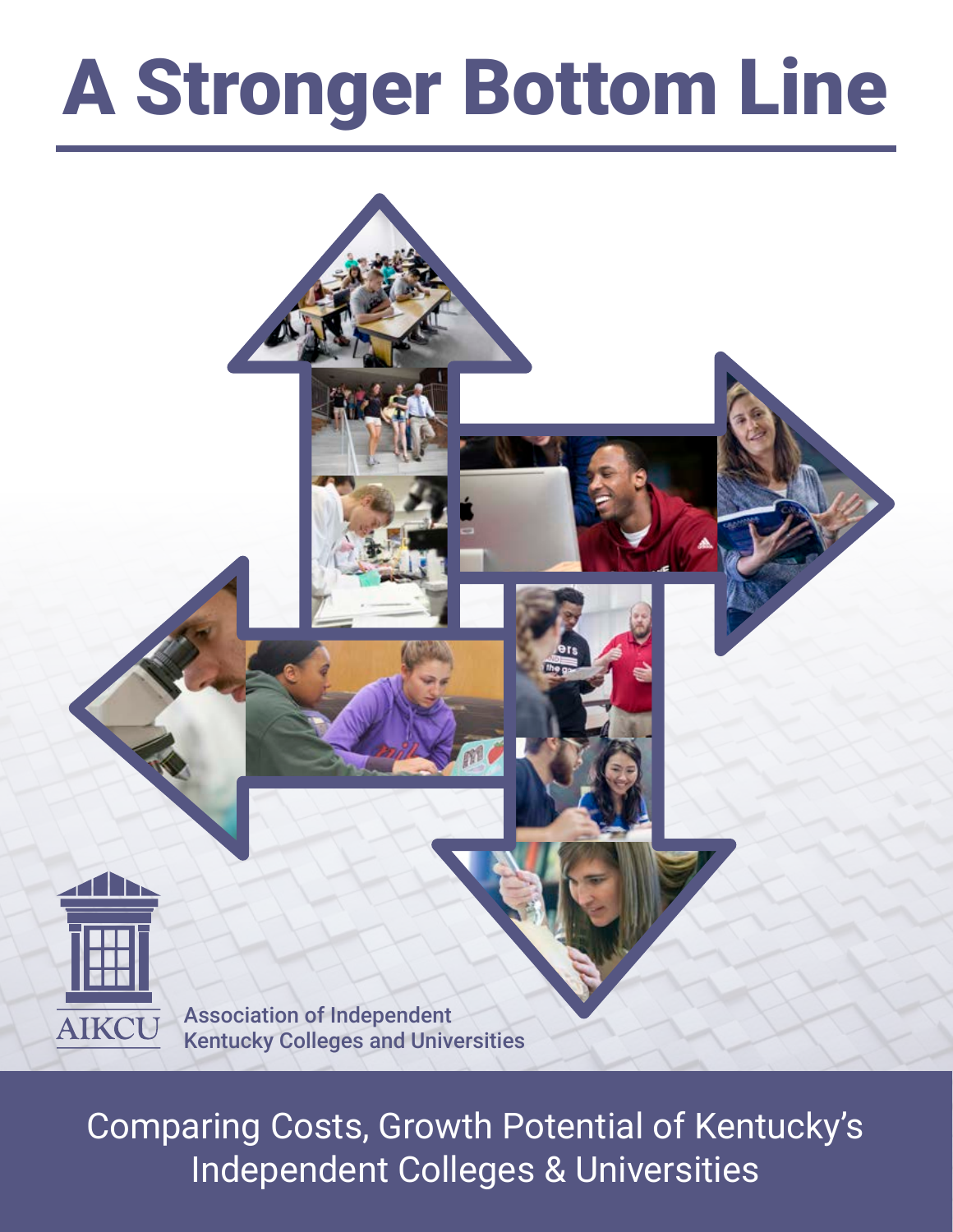

AIKCU member colleges and universities are complex, nonprofit organizations that are in the business of changing lives and communities. And like the leaders of any business, college leaders need access to accurate, organized, and insight-producing data to make good strategic decisions in an increasingly complex environment.

This need is what led AIKCU leaders to partner with The Higher Education Practice LLC, led by Kenneth L. Hoyt, Ph.D., to conduct the Optimizing Academic Balance (OAB) comparative study. This is the first time that a group of similar institutions has gone through this process together, providing a critical but previously unavailable opportunity for benchmarking academic program costs and productivity.

We are pleased that 13 of 18 AIKCU member institutions were able to complete the process. The participating campus leaders now have access to rich data that helps them understand the true economics of their academic programs and, importantly, how they stack up to similar institutions across the state. Having this information will aid their decision-making as they strive to maximize their limited resources to better serve students and their communities.

We are extremely grateful to the James Graham Brown Foundation for its financial support of this project and its long history of supporting educational initiatives in the Commonwealth. We also want to thank the staff on our participating campuses for the time and energy they dedicated to mining their data systems and cleaning data in preparation for the OAB analysis.

The following report highlights some of the sector-wide findings of this three-year Optimizing Academic Balance project. AIKCU is pleased to help our members access this critically important data in their continuous effort to better serve their students and the Commonwealth.

**Gary S. Cox, Ph.D.** President Association of Independent Kentucky Colleges and Universities



The Higher Education Practice LLC uses analytical tools and draws together experienced education practitioners and consultants to help independent college and university presidents better manage scarce resources and implement strategic solutions, especially in turbulent economic times.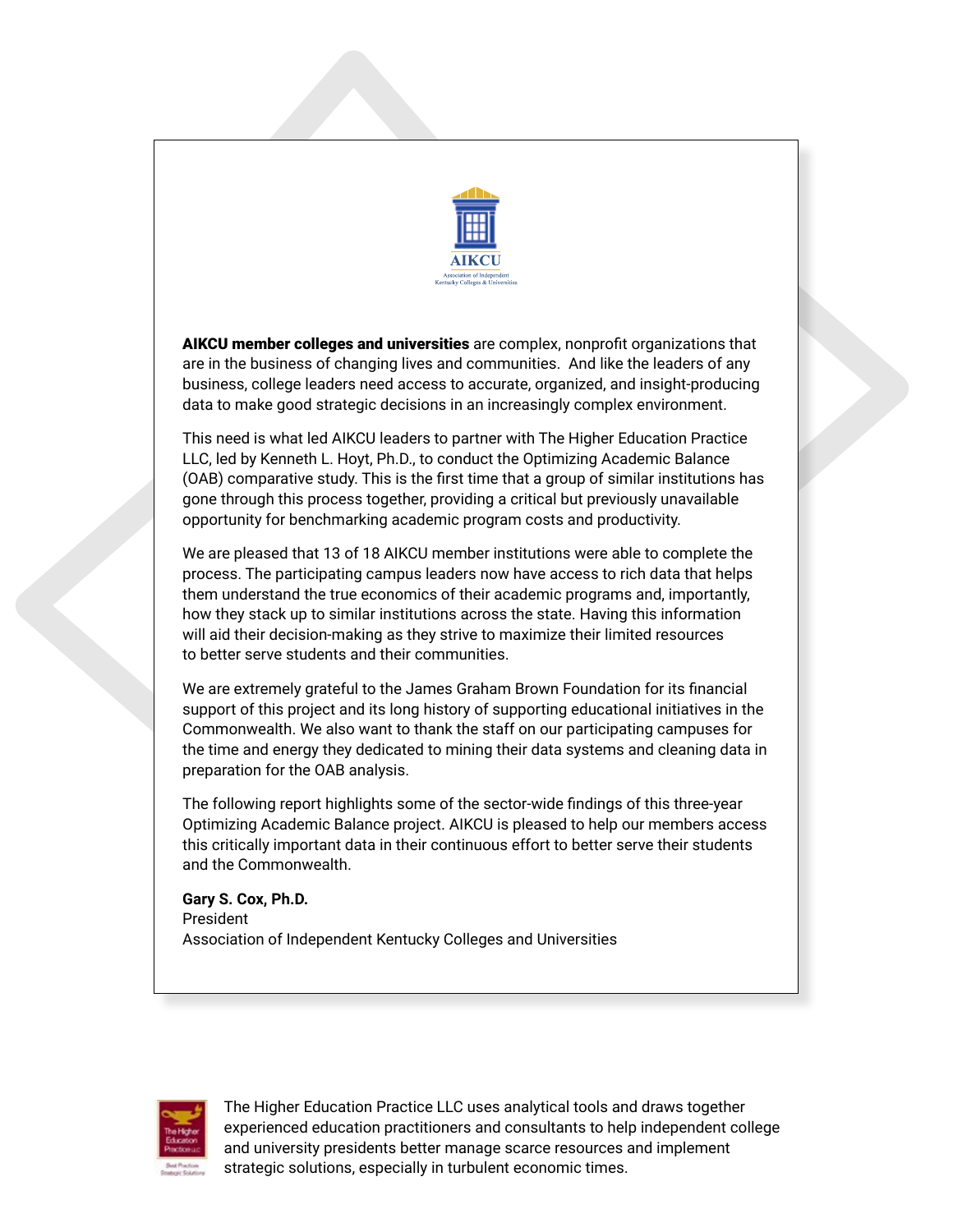

## Introduction

For the first time, Kentucky's independent colleges and universities can compare their costs and performance with that of other private institutions across the Commonwealth – the result of a groundbreaking analysis that provides data-based tools they can rely on to guide strategic decision-making and the use of scarce resources.

The analysis, "Optimizing Academic Balance (OAB): Mission, Quality, Market Potential, Cost, and Revenue," is giving college leaders critical information as they work to provide quality programs and services for thousands of students in Kentucky. It provides fact-based, college-specific insights the leaders can consider as they address such key questions as:

• How can they be sure they are making the right decisions on programs and majors to attract and retain more students?

- What is their college spending on specific majors, and how does that compare to similar colleges and universities?
- What majors are working well for students leading to graduation?
- What innovations might help make their college more competitive and improve its bottom line while sustaining its values and mission?

For the past three years, 13 of the 18 members of the Association of Independent Kentucky Colleges and Universities have been engaged in compiling existing data, reviewing results and determining what strategic changes could be made to improve the efficiency and productivity of their academic programs.\*

The result is an academic cost analysis, never done before on a statewide basis, that gives the participating institutions the ability to



compare the cost of delivering their individual programs with the cost of their peer institutions. It also gives each college specific information on majors that have the potential to grow and attract more students, generating additional revenue; majors with issues affecting students' success; and majors that could be scaled back or eliminated to reduce costs.

54%

"Campus business officers indicate their institution is not highly likely to have the data and other information it needs to make informed decisions about a variety of financial matters. At most, 54 percent strongly agree or agree their college has the necessary information to decide which academic programs should be eliminated or enhanced. …"

**Inside Higher Ed 2019 Survey of College and University Business Officers**



*\*University of the Cumberlands also completed an unrelated academic cost analysis using an alternative methodology*.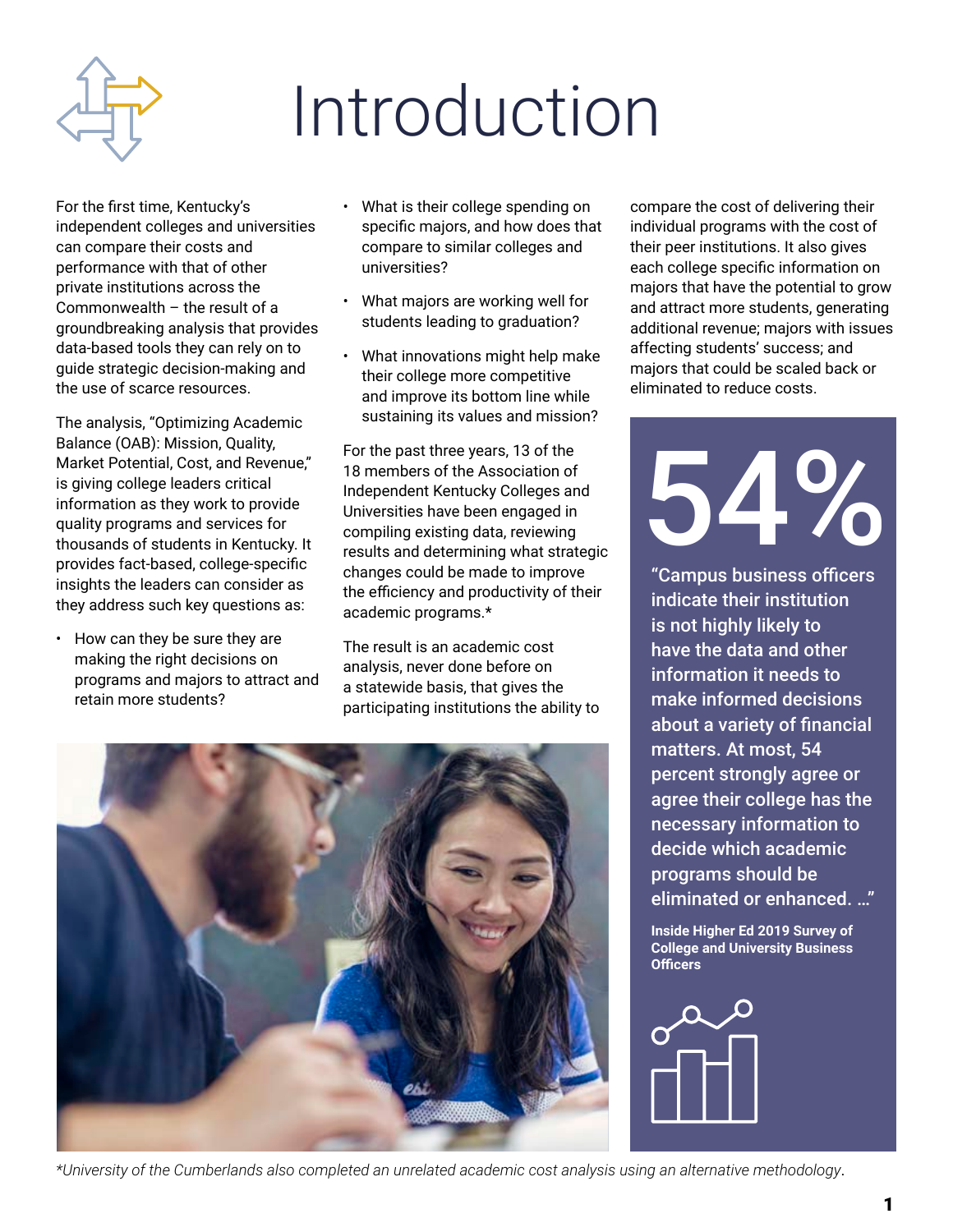## The combined results from all colleges who took part in the analysis include these key findings:

- More than 120 majors at Kentucky's independent colleges and universities have the potential to grow to meet the needs of more students and generate more revenue.
- Many of the challenges the institutions face in ensuring student success can be addressed, resulting in more students graduating and producing more revenue to provide programs, services and financial aid.
- Very few majors need to be reduced or eliminated to cut costs.
- The institutions have the potential to add \$37.9 million to their bottom lines.



Identified nearly \$38 million in potential annual bottom line **improvements** 

**Potentially** adding \$3 million to the bottom line at a typical institution

(Based on average across 13 institutions)

## The following chart shows the bottom-line impact across all participating institutions.

#### **Student Success: \$10.5 million**

Identified 42 programs with student success issues. Assuming each lost student costs \$25,000 (net tuition revenue + recruitment costs + financial aid provided), retaining an additional 10 students per program could recapture \$10.5 million/yr.

### **Cost Reductions: \$10 million**

33 programs have potential to reduce costs; 4 were recommended dropped. Combined cost reductions could result in savings of \$10 million/yr.

#### **Growth Potential: \$17.4 million**

124 programs show potential to grow enrollment. If each of these programs grew by 10 students it could generate an additional \$17.4 million/yr. in net tuition revenue.



All participating schools

Specific institutional results are confidential, provided to the participating colleges for their analysis and use in making academic program decisions. The chart below provides an example of the revenue potential for a typical college, based on the average across the 13 institutions.

### **Student Success: \$750,000**

3 programs improve student success & retain 10 more students each = \$750,000 savings/yr.

### **Cost Reductions: \$900,000**

3 programs could reduce costs for \$900,000 in total savings.

### **Growth Potential: \$1.4 million**

10 programs show potential to grow enrollment. If each of these programs grew by 10 students, it could generate an additional \$1.4 million/yr. in net tuition revenue.

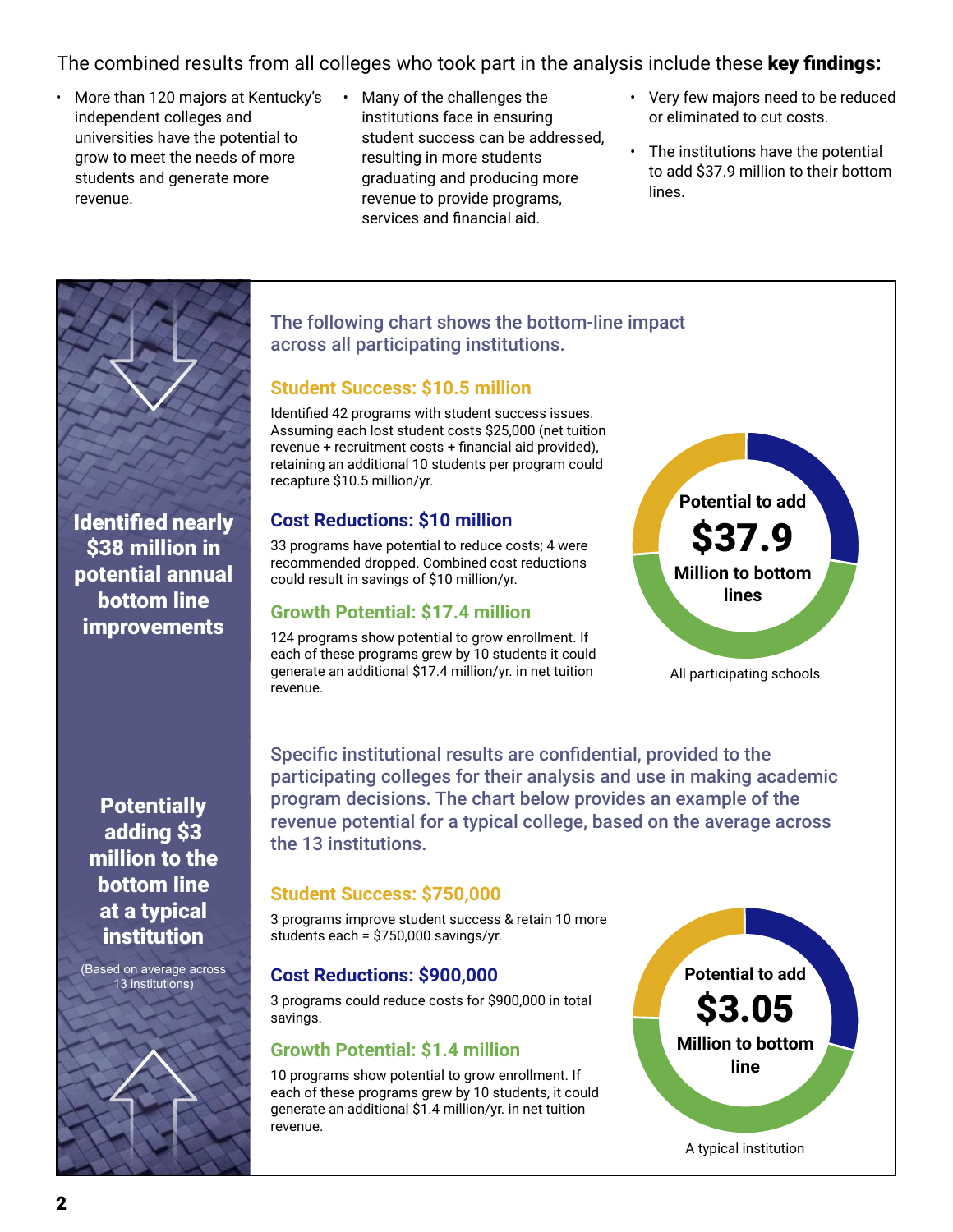## Having the Facts to Face the Challenges

Kentucky's independent colleges face the same challenges as others across the nation as they work to control costs and make higher education more affordable while maintaining quality and improving productivity. In many cases, the colleges have a particular interest in pursuing innovations and growth while maintaining the values and missions that have historically guided their work.

Making the best decisions to address those challenges requires more than anecdotal evidence. Reliable data is the key. But that strategic decisionmaking tool has not been available in a way that could help the colleges

"At the University of Pikeville, the OAB process was extremely helpful in informing our new strategic plan. In conjunction with our Institutional Research efforts, the report provided opportunities for investment in program development and consolidation. We highly recommend a process such as this for someone early in their tenure at a new institution or during the strategic planning phase."

**Burton Webb, President, University of Pikeville**

**Lori Werth, Provost, University of Pikeville** 

## OAB Process

Giving colleges new tools to reduce their academic costs and increase their enrollments is the focus of Optimizing Academic Balance (OAB), the process that generated the findings detailed in this report.

This groundbreaking work is the only multi-college, statewide project of its type ever conducted to analyze academic costs. It is designed to assist colleges that face tough financial choices and must make crucial decisions about staying competitive in the student market.

The OAB analysis reflects an institution's mission, quality, market potential, cost and revenue. This analysis:

- Examines the cost and long-term viability of each undergraduate academic major and the general education program.
- Identifies opportunities for enrollment growth or expansion in all types of program delivery including online instruction.
- Identifies areas where costs may need to be contained or reduced.
- Provides knowledge colleges can use to redirect scarce resources to increase enrollment, maximize the value of the curriculum and strengthen institutional viability.
- Identifies challenges to student success.

A key element of OAB is its reliance on market-potential data: the number of inquiries a college receives about a particular course of

study; the number of applicants for a program and the number who are admitted and enrolled; the number of juniors who remain in a program; and the number of students who graduate with a degree from that program.

The data is used to measure the demand for each of a college's programs using student credit hours generated by a program as an indication of revenue and the faculty and departmental costs for teaching each program.

The bottom line: The OAB analysis provides evidence needed to support tough institutional decisions.

Most colleges that complete an OAB analysis find that they have academic programs where the level of inquiry is low, but the number of juniors and graduates indicates an opportunity to grow the enrollment. Some majors have high levels of inquiry but low levels of juniors and graduates indicating that the major has student success issues that often can be improved or if necessary, the major can be cut back or eliminated.

**For more detailed information, visit aikcu.org.**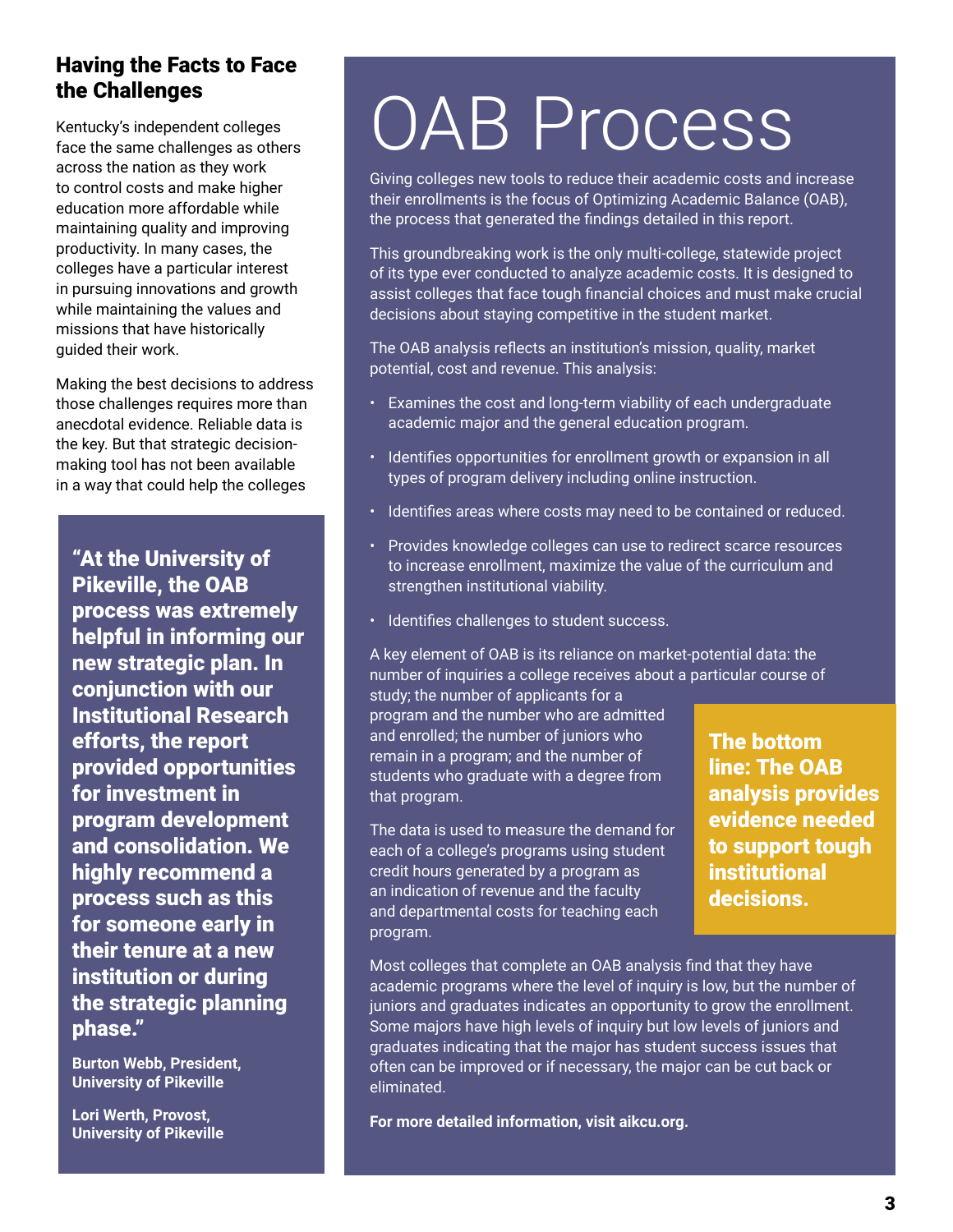identify, and quantify, their successes and areas that could perform better. The OAB analysis is changing that, helping institutions align their mission, quality, market potential, cost and revenue in support of increased enrollment and improved graduation rates.

Getting there required extensive work by college leaders, faculty and staff to provide the information that was necessary to ensure an effective and reliable process.

For example, determining demand and market potential by academic major

required five years of performance data on inquiries, applicants, admitted students and enrolled students. The number of juniors and graduates by major was used to measure student success. Detailed course information ranging from credit hours to course numbers to faculty workload was

## The analysis evaluated a total of 311 majors at the 13 participating colleges. Some of the key findings are highlighted in the following charts:



- 35% (108) major working well, no change recommended
- 40% (124) potential to grow
- 14% (42) need to address student success issues
- 11% (33) need to reduce costs
- 1% (4) recommended majors dropped

#### The following graph shows programs with high opportunities for growth. It is notable that traditional liberal arts programs have some of the greatest growth potential.

## Programs with high opportunities for growth



## Student success issues prevalent in science, technology, engineering, math and health (STEM+H) majors

(As percentage of total programs assessed in that area)



(Student success is determined by the number of students who enroll in a certain major and continue through their junior year and graduation with that major. Success issues are those that prompt students to change a particular course of study or withdraw from the institution.)

### Cost reductions by program type

33 programs identified for cost reduction; 4 recommended dropped

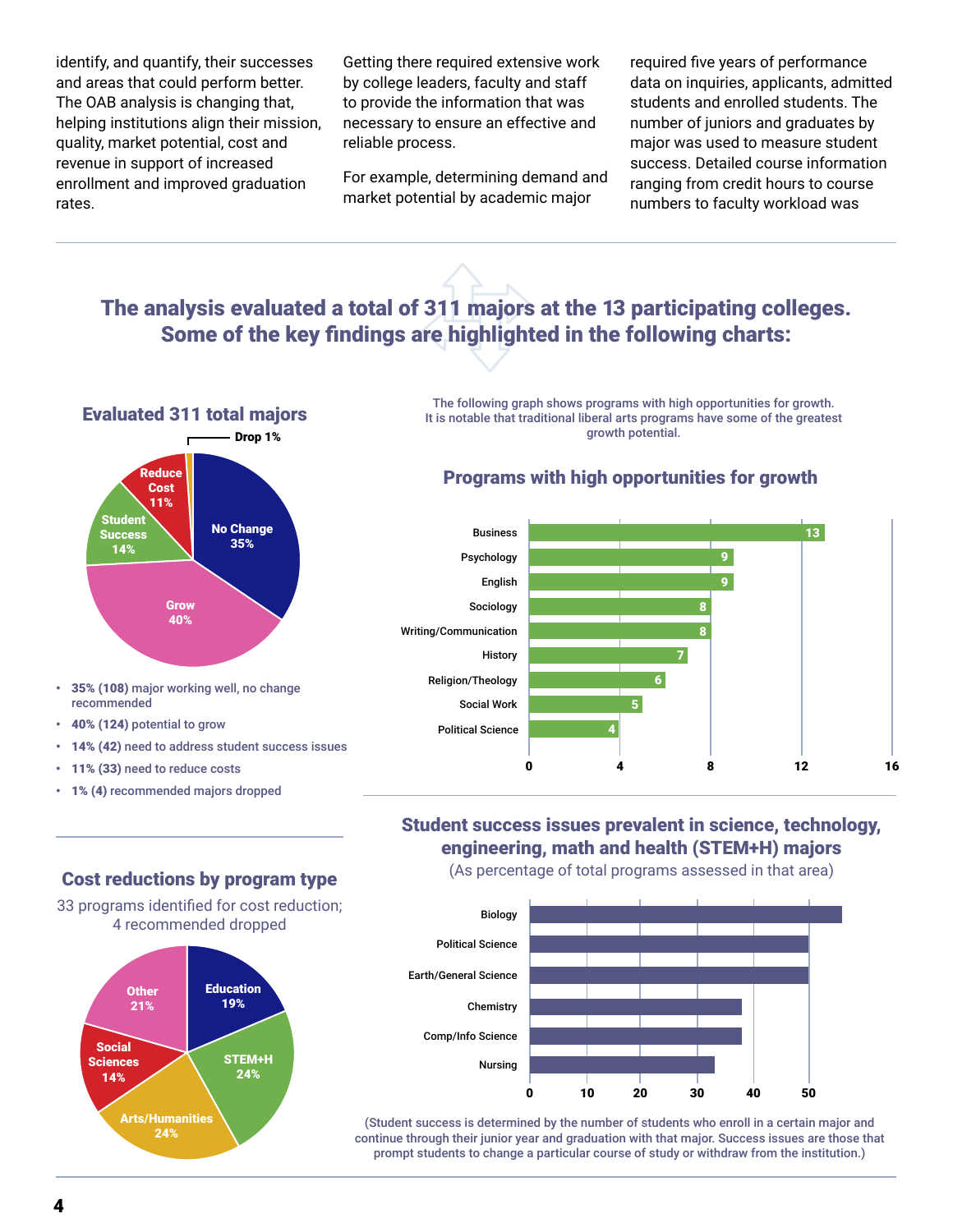compiled. Costs were determined using faculty salaries and benefits, departmental costs, adjunct faculty stipends and other factors.

This institution-specific information became the basis of an analysis by The Higher Education Practice, LLC, a national academic research and consulting firm specializing in helping independent college and university leaders better manage scarce resources and implement strategic solutions. Kenneth L. Hoyt, Ph.D., the firm's founding principal, led the work.

The finding that costs should be reduced in a relatively small percentage of majors – or that very few majors should be dropped altogether  $-$  is evidence that the colleges are already operating efficiently, the researchers found.

"Our institutions are not for profit, but they're not for loss, either," noted Gary Cox, president of the Association of Independent Kentucky Colleges and Universities. "The OAB analysis provides important information that small, resource-limited campuses need to conduct a cost-benefit analysis in conjunction with their mission emphasis. These 13 AIKCU members now have critically important data to utilize in making decisions about how they best serve their students, maximize scarce resources and sustain financial stability."



## Key to a Strategic Approach

Providing detailed, comparative information on demand, costs and student outcomes, the analysis offers reliable data the institutions can use to guide their strategic decisionmaking and use of resources.

"We are very pleased with the OAB study and plan on using the information several different ways in the future. We believe the data will be very helpful as we move forward under our new strategic plan."

**Bob Zimlich, Vice President for Administration & Finance, Bellarmine University**

OAB

More specifically, each participating college or university received a customized, confidential report detailing:

- Market demand potential
- Student credit hours generated by major
- Costs and revenue by academic major
- A focused set of recommendations regarding which academic offerings represent growth opportunities based on market potential, which programs are unlikely to attract more students, and possible programs for reduction or elimination
- Major cost comparisons with other independent Kentucky institutions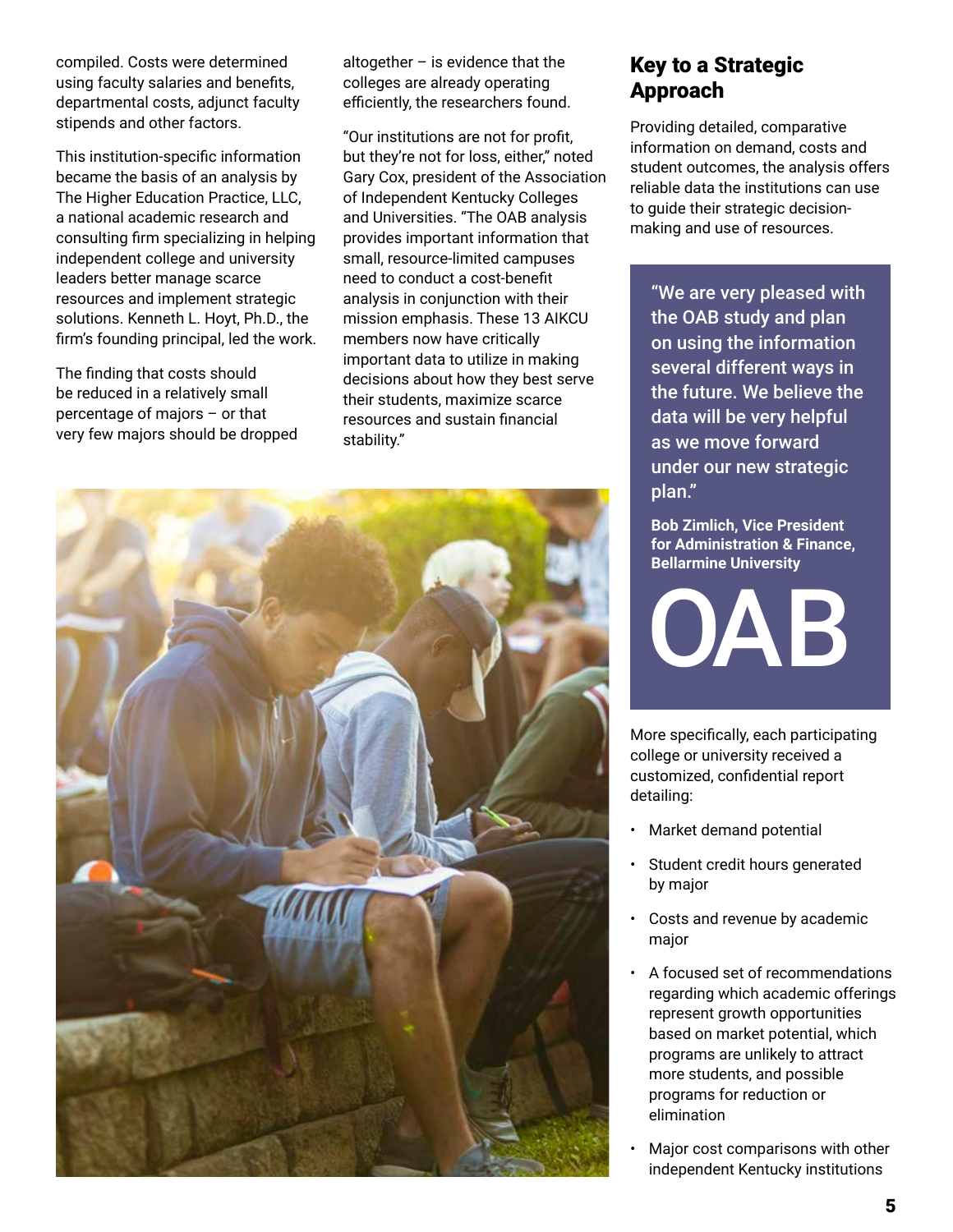## Estimating Savings, Potential Revenue Growth

**The total impact of this entire OAB analysis for the 13 AIKCU participants has the potential to produce \$37.9 million in bottom line improvements.**

Across all 13 AIKCU institutions, the average number of programs with potential for growth is 10, the average number of programs with student success issues is three, and the average number of high cost programs is three. Therefore, a typical institution could potentially realize a growth of 10 additional students in its 10 growth programs to an amount of increased revenue of \$1,400,000, retention of an additional 10 students in each of its three programs identified with student success issues for an additional cost savings of \$750,000, and finally reduce costs in its three high cost program for reductions on average of \$900,000. If all three of these strategies were implemented simultaneously, a typical AIKCU institution could realize a total bottom line impact of \$3,050,000.



GREEN BARS indicate a selection of the 124 programs with the potential to grow in enrollment. If each of the 124 majors grew by only 10 students this would produce \$17.4 million additional net tuition revenue.

BLUE BARS indicate a selection of the 42 majors with student success issues. Students may be transferring to another major or leaving the college. For each student lost at a cost of \$25,000, if 10 were retained in each program, it would result in \$10.5 million of opportunity cost regained.

RED BARS indicate a selection of the 33 programs where costs can be reduced and four dropped. Reducing costs similar to comparable programs would result in annual savings of \$10 million.

## Comparing Costs

The detailed work, when viewed across the participating institutions as a group, offers a reliable and never before available look at the range of costs and opportunities of different majors the institutions offer.

Participating colleges, for the first time, have a barometer – a way of measuring how their program costs compare to their peers.

A number of factors can contribute to the varying costs. For example, specialized accreditation can increase costs, longer-serving faculty members could have higher salaries, or a program might require more financial support as a center of excellence. But where there is no apparent reason for a particular college's higher costs, the OAB analysis provides the tools enabling the college to conduct a deeper review of possible changes to reduce costs.

"We have found the AIKCU project, made possible by the Brown Foundation, to be very useful and helpful in assessing our cost effectiveness across the various majors and programs of the university. This type of analysis is allowing us to make strategic decisions for the future to ensure we use our resources to the fullest extent as we serve our students."

**Dr. Michael V. Carter, President, Campbellsville University**

AIKCU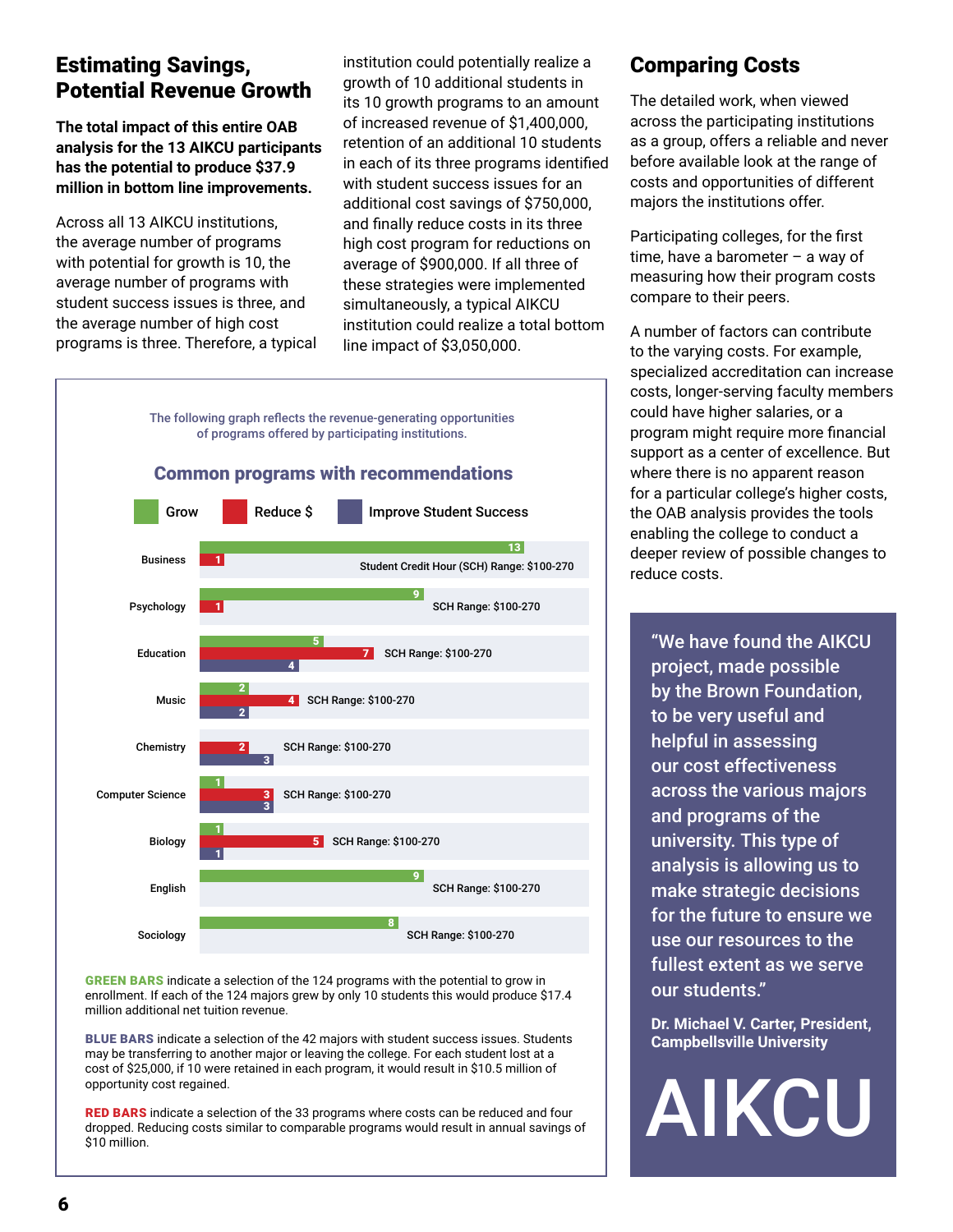Participating colleges, for the first time, have a barometer – a way of measuring how their program costs compare to their peers.



## Range of total cost per student credit hour (SCH)

(A majority of programs have ranges of less than \$150 and are not included here.)

The following chart illustrates the largest range of costs found among the colleges for different majors.

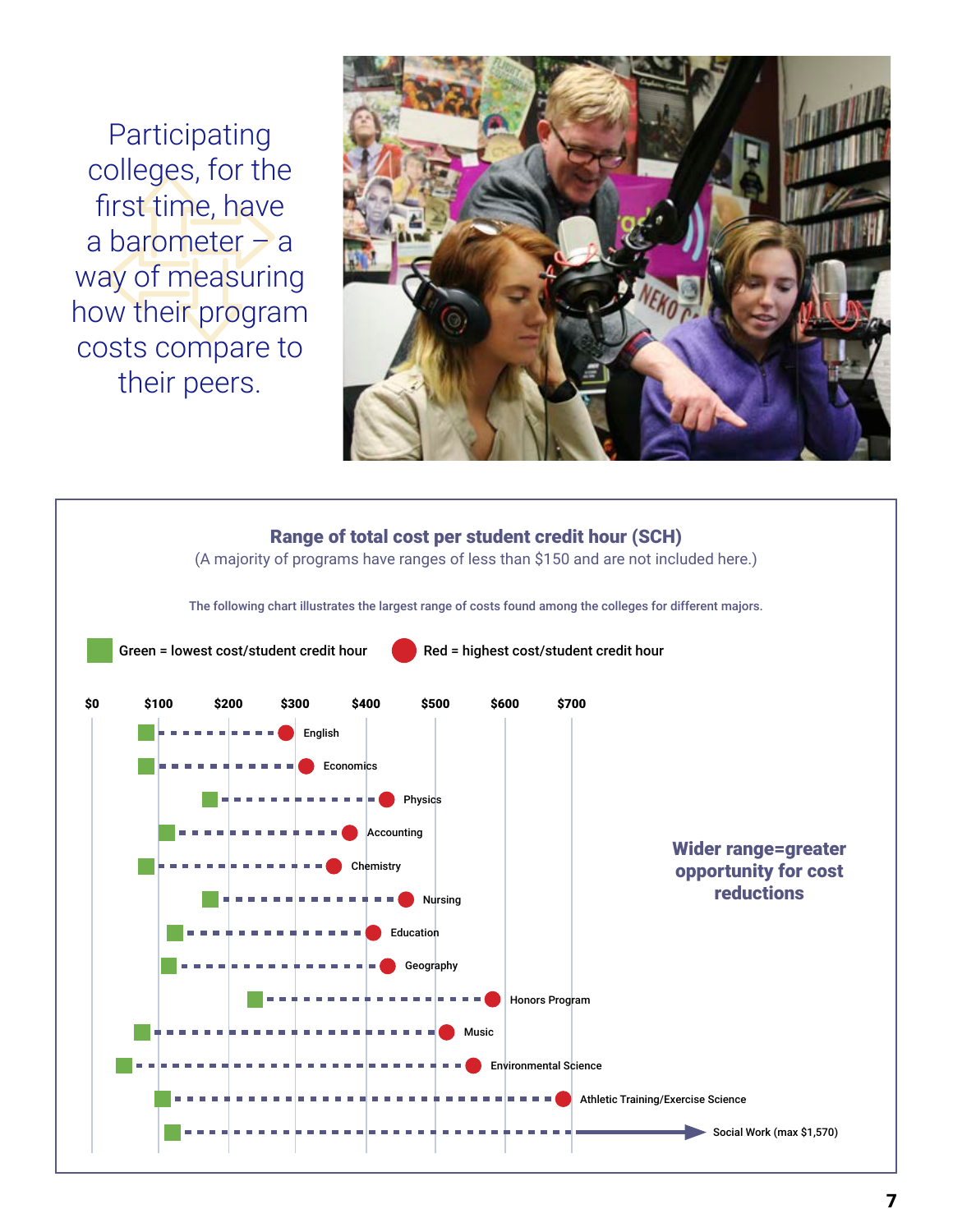## Conclusion

With the detailed, individualized findings of the analysis now available, the colleges are for the first time in a position to use the data as part of their strategic planning. They can identify opportunities for growth, comparative costs with other institutions, programs where changes could produce more revenue and other key elements to improve their competitive position and strengthen their bottom line. The OAB report is given to the institution presidents who decide how to present and use the findings on the individual campuses. The analysis does not make recommendations for specific actions. Rather, it provides the foundation for decision-making that is based on facts and actual results.

Strengthening their bottom line will enable Kentucky's independent colleges and universities to expand the services, financial aid and support they provide to ensure greater opportunities for more students to obtain a quality higher education.

How colleges choose to use this benchmarking data will be unique to each institution and its particular circumstances. They can choose from a range of options based on the analysis that is specific to their institution. These include:

- Continuing a program without changes
- Investigating why their program costs are greater than those of their peer institutions
- Addressing student success issues
- Engaging faculty in decisions about how to address program costs and other issues



"I commend the leadership of AIKCU and the institutions for engaging in data-driven analyses of their academic programs. This important work will guide the development of strategic academic models, while providing a laser focus on offering the highest quality programming for Kentucky students."

**Aaron Thompson, President Kentucky Council on Postsecondary Education**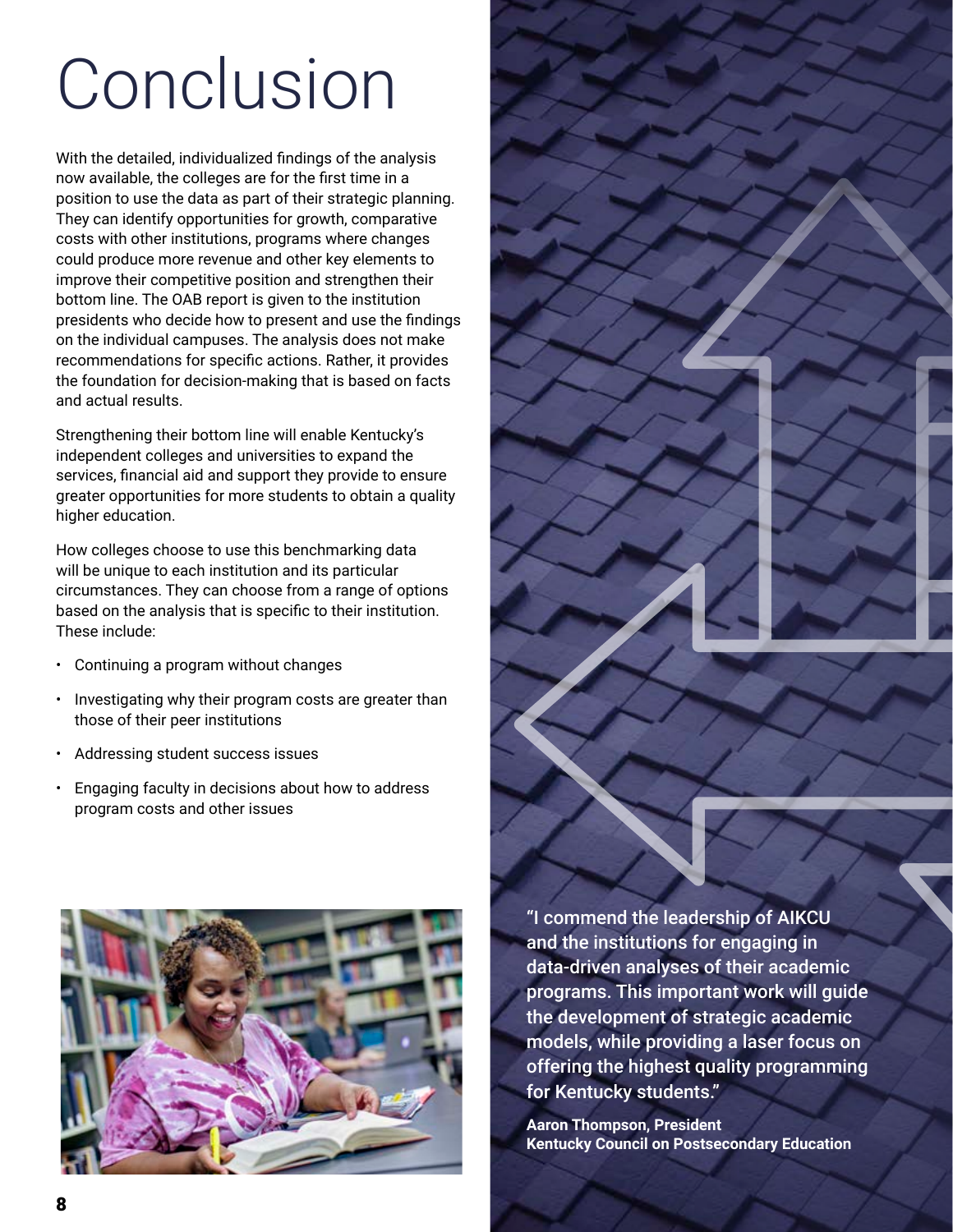The Optimizing Academic Balance project was conducted with the support of the James Graham Brown Foundation, which provided the necessary grant funding to the Association of Independent Kentucky Colleges and Universities.

Participating Kentucky Colleges and Universities\* Asbury University, Wilmore Alice Lloyd College, Pippa Passes Bellarmine University, Louisville Brescia University, Owensboro Campbellsville University, Campbellsville Georgetown College, Georgetown Kentucky Christian University, Grayson Lindsey Wilson College, Columbia Spalding University, Louisville Thomas More University, Crestview Hills Transylvania University, Lexington Union College, Barbourville University of Pikeville, Pikeville

\*All 18 AIKCU members were invited to participate, but extenuating circumstances limited participation by some members.



The Association of Independent Kentucky Colleges and Universities serves as the voice of Kentucky's private, nonprofit, four-year colleges and universities. AIKCU's 18 member colleges and universities serve more than 52,000 students and play a critical role in Kentucky's postsecondary education system, awarding more than 9,000 degrees annually.

AIKCU's diverse members include Kentucky's 18 nonprofit, non-tax supported four-year colleges and universities accredited by the Southern Association of Colleges and Schools Commission on Colleges and licensed by the Kentucky Council on Postsecondary Education.